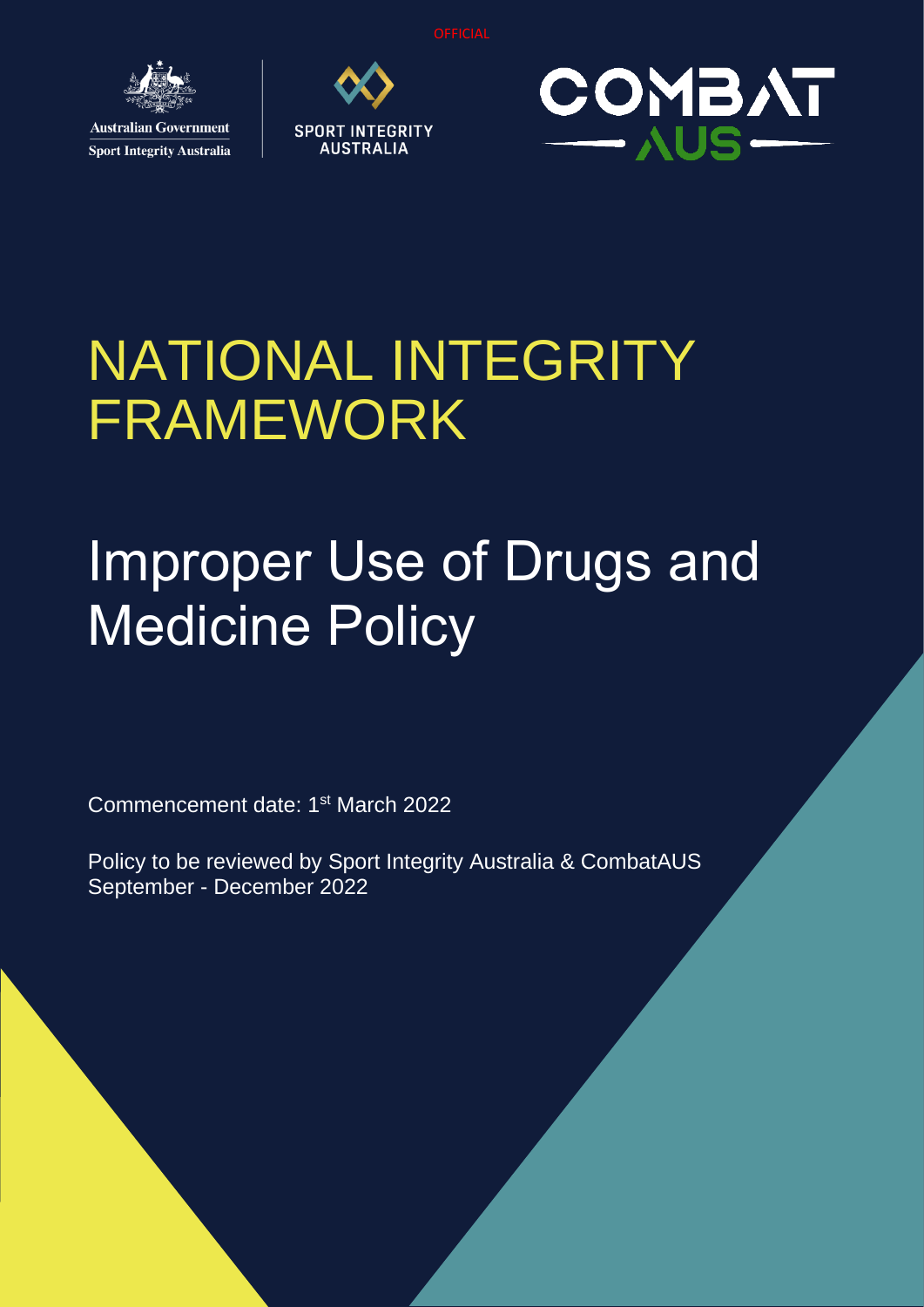## **TABLE OF CONTENTS**

| 1.  | <b>Definitions</b>                                         | 1                       |
|-----|------------------------------------------------------------|-------------------------|
| 2.  | <b>Jurisdiction</b>                                        | $\mathbf{3}$            |
| 3.  | <b>Obligations</b>                                         | $\mathbf{3}$            |
| 3.1 | <b>Illegal Drugs</b>                                       | $\mathbf 3$             |
| 3.2 | Sport Science and Sport Medicine Personnel                 | $\mathbf{3}$            |
| 3.3 | Medication                                                 | $\mathbf{3}$            |
| 3.4 | Injections                                                 | 3                       |
| 3.5 | Supplements                                                | 4                       |
| 4.  | <b>Prohibited Conduct</b>                                  | 4                       |
| 4.1 | Prohibited Conduct of Relevant Persons                     | 4                       |
| 4.2 | Prohibited Conduct of Relevant Athletes                    | 4                       |
| 4.3 | Prohibited Conduct of Relevant Personnel                   | 5                       |
| 4.4 | Prohibited Conduct of Relevant Organisations               | 5                       |
| 5.  | <b>Additional Obligations</b>                              | 5                       |
| 5.1 | No publishing or transmitting certain Illegal Drug content | 5                       |
| 5.2 | Reporting                                                  | 5                       |
| 6.  | <b>Complaints, Disputes &amp; Discipline Policy</b>        | $\overline{\mathbf{5}}$ |
| 7.  | <b>National Integrity Framework</b>                        | 5                       |
| 8.  | <b>Other Matters</b>                                       | 5                       |
| 8.1 | Legitimate therapeutic purpose                             | 5                       |
| 8.2 | Patient confidentiality                                    | 5                       |
| 8.3 | Support                                                    | 5                       |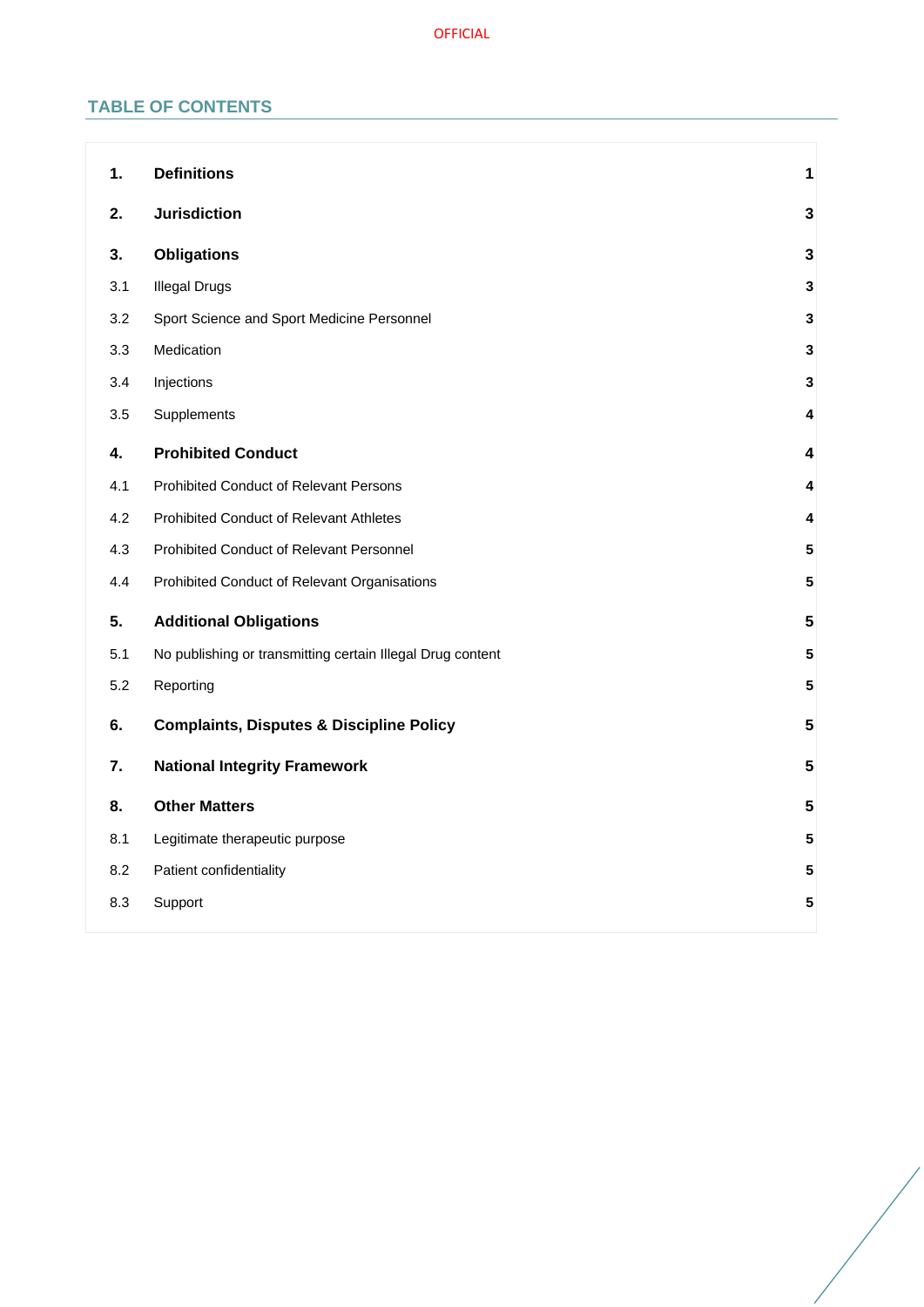## **SUMMARY**

- There is an increasing concern about the improper use of drugs and medicine in sport.
- CombatAUS is committed to the health, safety and wellbeing of Relevant Persons and to providing a safe and clean environment for Participants in CombatAUS Activities by ensuring that science and medicine services are provided to athletes by appropriately qualified and supervised staff that are subject to the National Integrity Framework.
- Illegal Drugs represent a widespread community problem and can pose a serious health issue for individuals. CombatAUS is aware of the availability and the prevalence of use of Illegal Drugs and seeks to deter Relevant Persons from the use of such substances.
- The use of Illegal Drugs has a significant impact on the culture of sporting environments and the performance of individuals. Such use also brings Participants and CombatAUS into disrepute and does not provide a positive example for members of the community that may view our athletes as role models.
- The purpose of this Policy is to provide a framework to:
	- o address and deter any unlawful distribution and use of Illegal Drugs in connection with CombatAUS Activities;
	- o aim to reduce the harm caused by Illegal Drugs to Relevant Persons and the broader community;
	- o ensure that appropriately qualified personnel are appointed to provide science and medicine services to athletes within CombatAUS Activities; and
	- o ensure that injections are only administered to athletes within CombatAUS Activities as part of appropriate medical treatment.
- The Australia Institute of Sport (AIS) leads the sport sector in best practice for Sport Science and Sport Medicine and works collaboratively with Sport Integrity Australia in relation to compliance with policy and standards relating to Sport Science and Sport Medicine.

## <span id="page-2-0"></span>**1. Definitions**

Defined terms not otherwise defined in this Policy have the meaning given to them in the National Integrity Framework. In this Policy the following words have the corresponding meaning:

**AIS Sports Science Sports Medicine Practitioner Minimum Standards** mean the mandatory minimum standards for sports science and sports medicine staff and contractors engaged to deliver services in those disciplines of as published and amended by the AIS from time to time and available [here.](https://www.ais.gov.au/position_statements#ais_sports_science_sports_medicine_practitioner_minimum_standards)

**Chief Medical Officer** is the Medical Practitioner who may be appointed by CombatAUS to advise and lead medical services for CombatAUS.<sup>1</sup>

**Health Professional** means a person who is listed as a health professional with the Australian Health Practitioner Regulatory Agency.

**Health Professional authorised to administer injections** means a Health Professional who is permitted under their registration and scope of practice to perform an injection. This may include Medical Practitioners, pharmacists, dentists, nurses and paramedics currently registered with the relevant professional board in that field.

**Dietary Supplement** includes any supplement which is ingested and is compliant with the Australia New Zealand Food Standards Code or the Therapeutic Goods Act. **Illegal Drug** means any substance listed under Schedule 9 and 10 of the current Commonwealth Poisons Standard, as well as any substance listed in [Schedule 1 of the Criminal Code](https://www.legislation.gov.au/Details/F2020C00785)  [Regulations 2019 \(CT\),](https://www.legislation.gov.au/Details/F2020C00785) as well as those substances howsoever proscribed under relevant state or territory legislation, as amended from time to time.

**Medical Practitioner** means a person registered in the medical doctor category by the Australian Health Practitioner Regulation Agency with no restrictions on practice.

 $\overline{\phantom{a}}$ 

<sup>1</sup> This Policy does not require CombatAUS to appoint a Chief Medical Officer, however CombatAUS will still be required to fulfil some of the corresponding duties of a Chief Medical Officer as specifically detailed in this Policy if one is not appointed.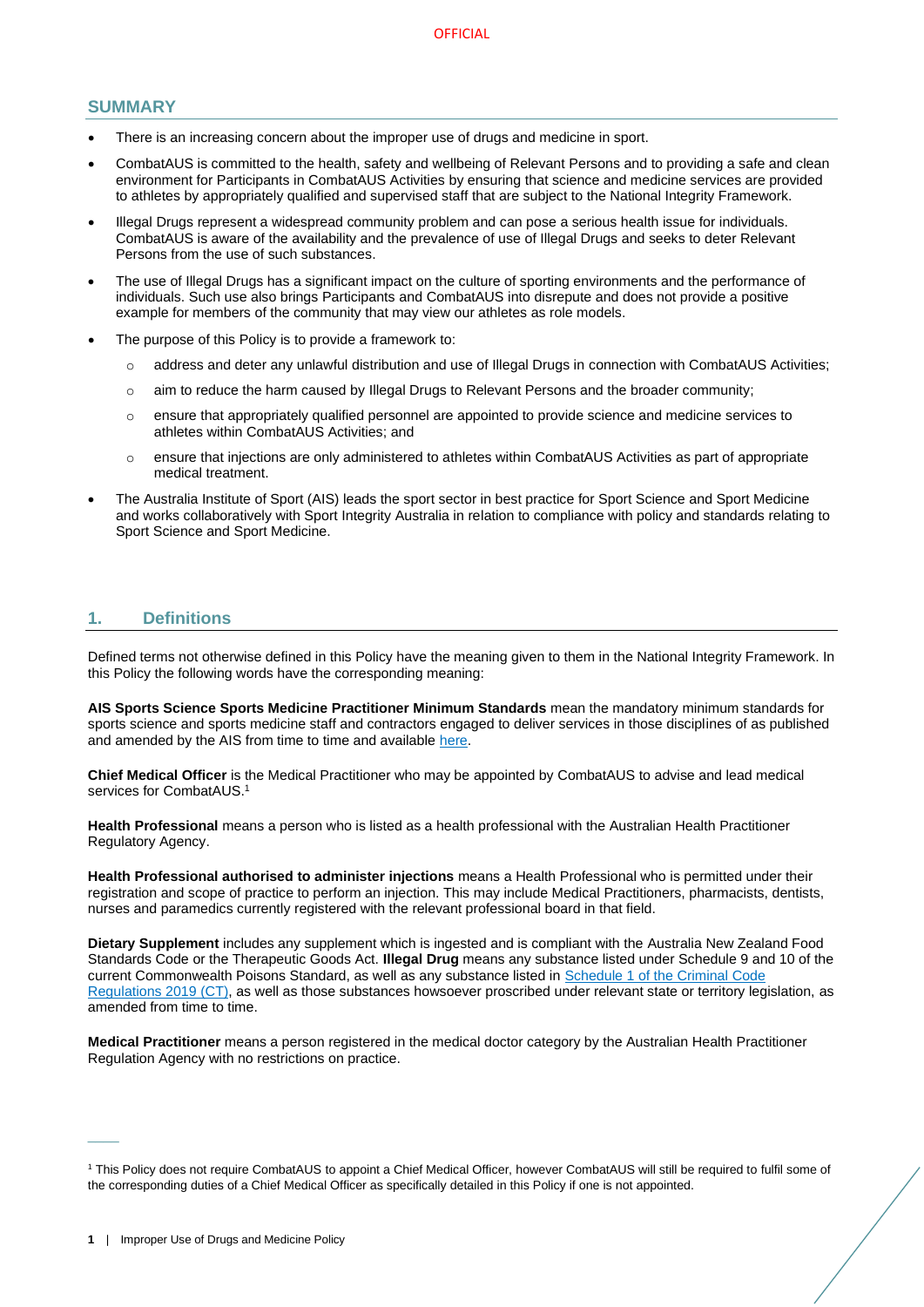#### **OFFICIAL**

**Medications** include substances that are classified by the Therapeutic Goods Administration (TGA) as a therapeutic good (listed under Schedules 1-8 of the current Commonwealth Poisons Standard), which are ingested, infused, inhaled, injected, inserted or absorbed by the human body. They may take the form of pills, tablets, capsules, liquids, creams, gels, injectable liquids, sprays, adhesive patches, infusions, inhaled powders, vapours or liquids, pessaries, or suppositories.

**Policy** means this Improper Use of Drugs and Medicine Policy.

Possession means the actual, physical Possession, or the constructive Possession of an Illegal Drug<sup>2</sup>.

**Prohibited Conduct** means conduct proscribed at clause [4.1](#page-5-2) of this Policy.

#### **Relevant Athlete** means:

- (a) International-Level Athletes which means Athletes who compete in sport at the international level, as determined by each International Federation, consistent with the International Standard for Testing and Investigations;
- (b) National-Level Athletes which means:
	- i. an Athlete in the SIA CEO's Registered Testing Pool, National Testing Pool or Domestic Testing Pool; or
	- ii. an Athlete who participates in or prepares for a sporting event or sporting competition declared under clause 1.05A of the NAD scheme and published on the SIA website.

## **Relevant Personnel** means:

- (a) Coaches;
- (b) Employees;
- (c) Medical Practitioner;
- (d) Officials;

 $\overline{\phantom{a}}$ 

- (e) Sports Science Sports Medicine Personnel;
- (f) Support Personnel; and
- (g) Any other person who has agreed to be bound by this Policy (other than an Athlete).

**Supplement** includes any synthetic or natural chemical in the form of a formulated food, a tablet, capsule, gummy, liquid, tincture, or powder that is ingested, infused, inhaled, injected, inserted or absorbed by the human body for the intended purpose of enhancing health and function, including athletic performance. This includes Dietary Supplements and Non-Compliant Supplements.

**Non-Compliant Supplement** includes any supplement which is not a compliant medicine or food. Foods which are compliant with the Australia New Zealand Food Standards Code are excluded. Medicines which are compliant with the Therapeutic Goods Act are excluded.

**Traffic/Trafficking** means selling, giving, transporting, sending, delivering or distributing (or Possessing for any such purpose) an Illegal Drug (either physically or by any electronic or other means) by a Relevant Person to any third party; provided, however, this definition shall not include the actions of a "bona fide" Medical Practitioner involving an Illegal Drug used for genuine and legal therapeutic purposes or other acceptable justification.

**TUE** or **Therapeutic Use Exemption** means an exemption that allows an athlete to use, for therapeutic purposes only, an otherwise prohibited substance or method (of administering a substance).

**Use** means the utilisation, ingestion, injection, or consumption by any means whatsoever of any Illegal Drug.

<sup>&</sup>lt;sup>2</sup> Constructive possession refers to a situation where a Relevant Person has no hands-on custody of Illegal Drugs but has knowledge of the location of Illegal Drugs and the ability to exercise control/or a degree of control over them. For example, if the Relevant Person have stored drugs stored in a safety deposit box. Whilst the Relevant Person does not have actual physical custody of the Illegal Drugs, they have knowledge of the location of the Illegal Drugs and the ability to exercise control over them. Thus, under the legal doctrine of constructive possession, the Relevant Person is still considered in possession of the contents of their safety deposit box.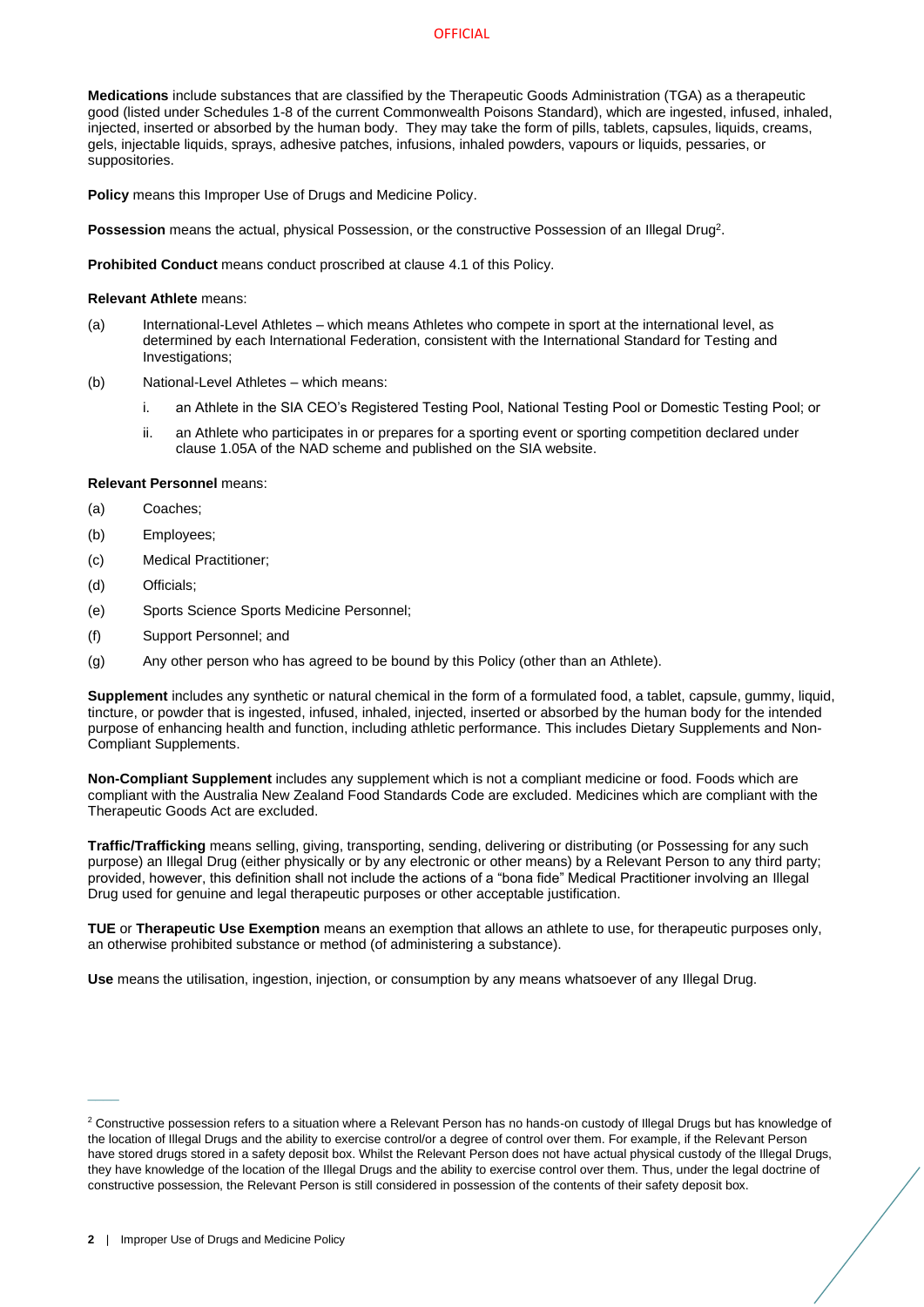## <span id="page-4-0"></span>**2. Jurisdiction**

This Policy applies to:

- (a) Relevant Persons; and
- <span id="page-4-1"></span>(b) Relevant Organisations.

## **3. Obligations**

#### <span id="page-4-2"></span>**3.1 Illegal Drugs**

Relevant Persons must not Use, Possess or Traffic Illegal Drugs.

#### <span id="page-4-3"></span>**3.2 Sport Science and Sport Medicine Personnel**

CombatAUS and Authorised Providers must, in the sports science and sports medicine fields:

- (a) only employ, or engage in a voluntary capacity, those individuals who:
	- (i) comply with the AIS Sports Science Sports Medicine Practitioner Minimum Standards; or
	- (ii) are a Chiropractor, Nurse, Osteopath or Paramedic who is registered with the Australian Health Practitioners Regulation Agency, to work with Relevant Athletes;
- (b) employ or engage such individuals under a written document, which must incorporate compliance with the AIS Sports Science Sports Medicine Practitioner Minimum Standards as an obligation imposed on the relevant individual; and
- (c) ensure that educational or vocational qualifications, or applicable professional registrations, of all such individuals are verified, checked and recorded at least annually.

#### <span id="page-4-4"></span>**3.3 Medication**

- (a) For Medications requiring a prescription, a Relevant Athlete must only use Medication prescribed to them personally and in the manner directed by a Medical Practitioner.
- (b) Relevant Athletes should refer to Global DRO websit[e here](https://globaldro.com/AU/search) or the Sport Integrity Australia App to assist them to determine whether Medications (prescription and non-prescription) are permitted for use in sport, have conditions associated with their use in sport or are prohibited. Medications with conditions or which are prohibited may be able to be taken if a TUE is sought and granted.
- (c) CombatAUS requires all Relevant Athletes to determine if they need an [in-advance](https://www.sportintegrity.gov.au/resources/therapeutic-use-exemption/advance-therapeutic-use-exemption) or [retroactive](https://www.sportintegrity.gov.au/resources/therapeutic-use-exemption/retroactive-therapeutic-use-exemption) TUE by referring to the Sport Integrity Australia websit[e here.](https://www.sportintegrity.gov.au/resources/therapeutic-use-exemption) Once determined the Relevant Athlete should comply with the relevant requirements.
- (d) Relevant Athletes should notify the Chief Medical Officer or person nominated by CombatAUS when Medications have been provided by a Medical Practitioner not appointed by Combat AUS.
- (e) Relevant Athletes must not use expired Medication.

#### <span id="page-4-5"></span>**3.4 Injections**

 $\overline{\phantom{a}}$ 

- (a) Relevant Personnel or Relevant Athletes with a documented medical condition requiring the possession of injection equipment must notify the Chief Medical Officer or nominated person of their condition and subsequently be listed on the CombatAUS self-injection register.
- <span id="page-4-7"></span>(b) If a Relevant Athlete is unable to self-inject (for example due to age, impairment or incapacity) then a carer<sup>3</sup> may also be listed on the self-injection register.
- <span id="page-4-6"></span>(c) Relevant Personnel and Relevant Athletes must not be in possession of any hypodermic needles or other injection equipment, unless:
	- (i) the individual is a Health Professional authorised to administer injections; or
	- (ii) the individual's possession has been authorised by the Chief Medical Officer or other Medical Practitioner and is listed on the CombatAUS self-injection register.

<sup>&</sup>lt;sup>3</sup> Carers who are not the Relevant Athlete's parent or guardian must still obtain prior consent from a parent or guardian where required to do so by law or policy, including under the Child Safeguarding Policy.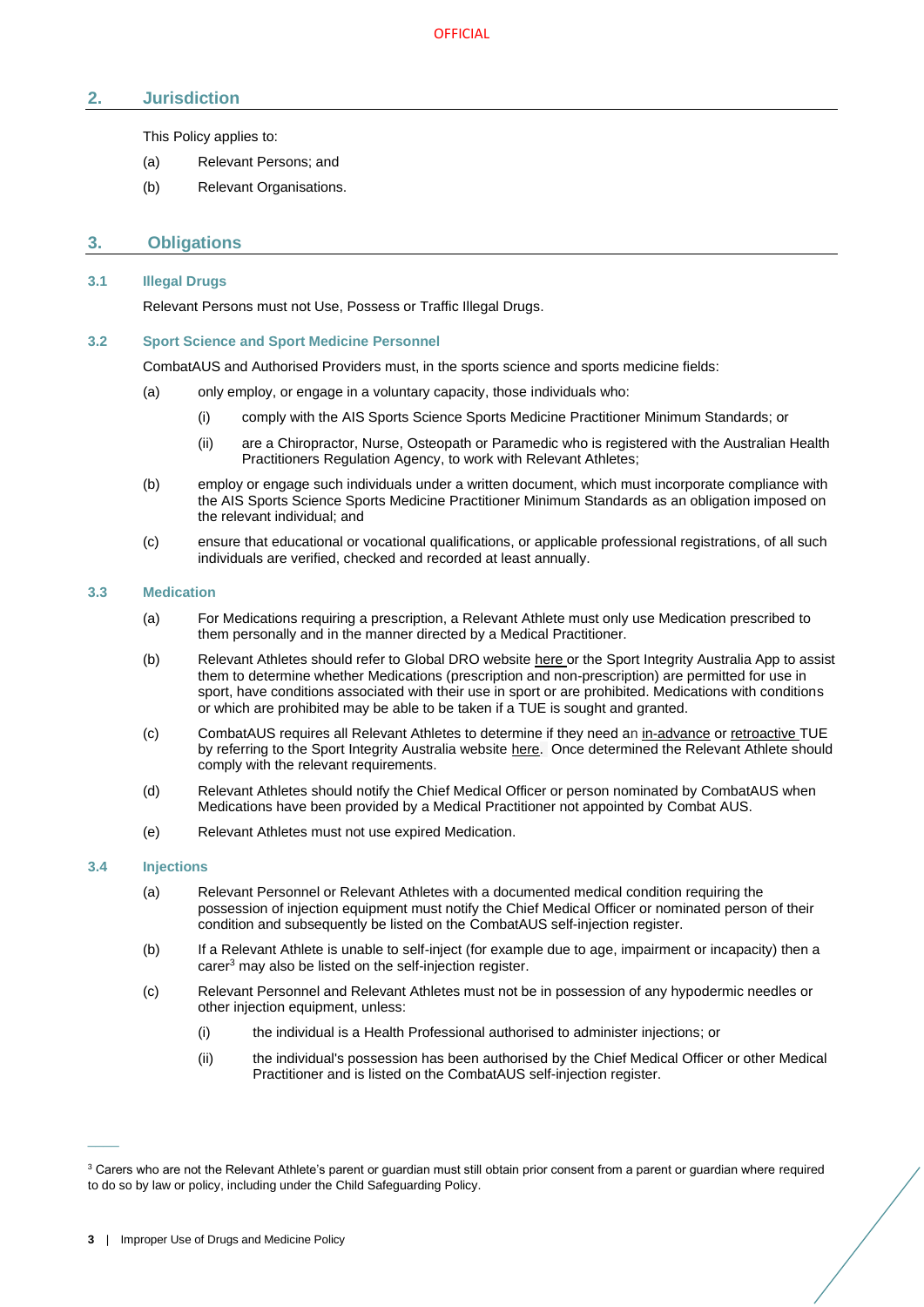- <span id="page-5-5"></span>(d) Relevant Athletes must not self-inject any substance unless authorised to do so by the Chief Medical Officer or other Medical Practitioner for the treatment of a documented medical condition.
- <span id="page-5-6"></span>(e) Subject to clause 3.4(b), Relevant Athletes must not allow any person other than a Health Professional authorised to administer injections to administer an injection to them. Any such injection must only be administered by a Health Professional authorised to administer injections or the authorised carer for a purpose permitted under this Policy.
- (f) Relevant Personnel must only administer injections to Relevant Athletes if:
	- (i) the Relevant Personnel is a Health Professional authorised to administer injections or is an authorised carer for the Relevant Athlete; and
	- (ii) the injection is for a purpose permitted under this Policy.
- (g) For the purposes of clauses 3.4(e) and (f), the only purposes permitted under this Policy are where an injection is medically required for:
	- (i) vaccination purposes;
	- (ii) treatment of a documented medical condition; or
	- (iii) investigation of a suspected medical condition.

#### <span id="page-5-0"></span>**3.5 Supplements**

- (a) CombatAUS recognises that Dietary Supplements may be taken by Relevant Athletes and is committed to establishing a best practice approach and documented procedure for the use of Supplements, with a focus on safety and evidence-based use, given the risk that Supplements may contain substances included on the Prohibited List.
- (b) CombatAUS acknowledges the value of accredited third-party auditing programs to reduce the risk of Supplements containing substances included on the Prohibited List. CombatAUS warns that there is no guarantee that any Supplement is free from prohibited substances, despite any claims made by Supplement manufacturers or clearance by third party auditing companies
- (c) CombatAUS adopts the AIS Sport Supplement Framework, which classifies Supplements into four categories according to their effectiveness, safety and current status on the Prohibited List and is availabl[e here.](https://www.ais.gov.au/__data/assets/pdf_file/0004/698557/AIS-Sports-Supplement-Framework-2019.pdf)
- (d) Supplements may only be used by Relevant Athletes in accordance with:
	- (i) this Policy; and
	- (ii) any documented procedure for the use of Supplements, as adopted by CombatAUS from time to time.
- (e) Relevant Personnel must not supply or provide Non-compliant Supplements to a Relevant Athlete.

## <span id="page-5-7"></span><span id="page-5-1"></span>**4. Prohibited Conduct**

## <span id="page-5-4"></span><span id="page-5-2"></span>**4.1 Prohibited Conduct of Relevant Persons**

A Relevant Person commits a breach of this Policy when they:

- (a) subject to clause [8.1:](#page-6-8)
	- (i) are convicted of any breach of a relevant state or territory or Commonwealth law relating to or involving an Illegal Drug; or
	- (ii) facilitate, administer, assist, aide, abet, encourage, induce, cover up or are in any way complicit in a breach of clauses [4.1\(a\)\(](#page-5-4)i), [4.2](#page-5-3) o[r 4.3;](#page-6-0) or
- (b) fail to report the matters outlined in clause [5.2.](#page-6-4)

## <span id="page-5-3"></span>**4.2 Prohibited Conduct of Relevant Athletes**

A Relevant Athlete commits a breach of this Policy when they:

- (a) use prescription or over the counter Medication in an unlawful manner; or
- (b) do not comply with clause[s 3.4\(c\),](#page-4-6) [3.4\(d\)](#page-5-5) or [3.4\(e\).](#page-5-6)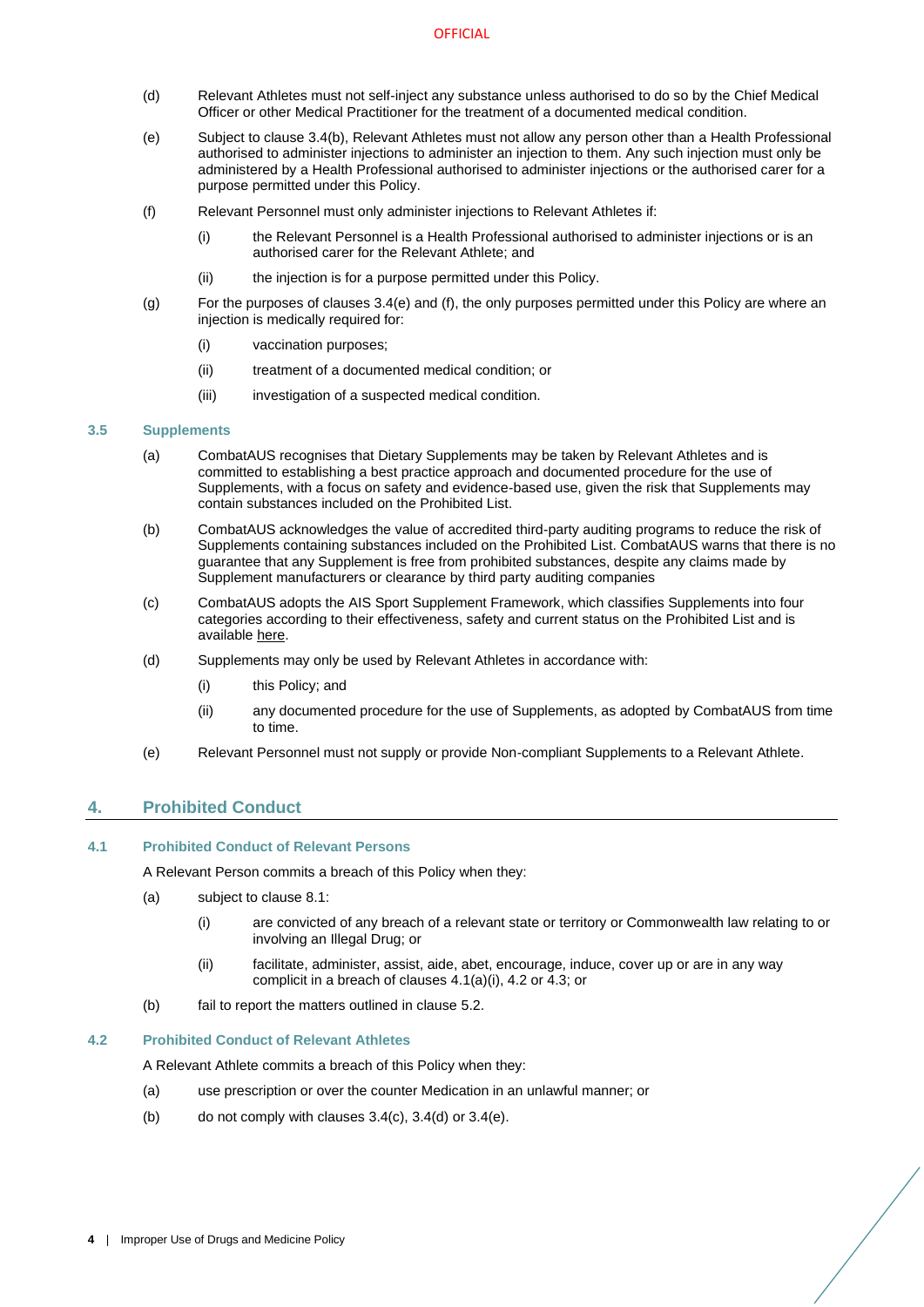## <span id="page-6-0"></span>**4.3 Prohibited Conduct of Relevant Personnel**

A Relevant Personnel commits a breach of this Policy when they:

- (a) do not comply with clause [3.4\(b\)](#page-4-7) or **Error! Reference source not found.**;
- <span id="page-6-11"></span>(b) do not comply with clause [3.5\(e\);](#page-5-7) or
- (c) facilitate, assist, aide, abet, encourage, cover up or are in any way complicit in a breach of clause [4.3\(b\).](#page-6-11)

## <span id="page-6-1"></span>**4.4 Prohibited Conduct of Relevant Organisations**

A Relevant Organisation commits a breach of this Policy when they:

- (a) fail to report the matters outlined in clause [5.2;](#page-6-4) or
- (b) facilitate, assist, aide, abet, encourage, cover up or are in any way complicit in a breach of clause [4.2](#page-5-3) or [4.3.](#page-6-0)

## <span id="page-6-2"></span>**5. Additional Obligations**

## <span id="page-6-3"></span>**5.1 No publishing or transmitting certain Illegal Drug content**

Relevant Persons must not publish or transmit any content (e.g. a video showing Illegal Drugs being used) that advocates, condones, or encourages the involvement in or the Use of Illegal Drugs.

#### <span id="page-6-4"></span>**5.2 Reporting**

Relevant Persons and Relevant Organisations must report any criminal activity or conduct that may amount to Prohibited Conduct under this Policy to Sport Integrity Australia and to any other entity as required by law.

## <span id="page-6-5"></span>**6. Complaints, Disputes & Discipline Policy**

The Complaints, Disputes and Discipline Policy applies to any alleged Prohibited Conduct, including reports of breaches, of this Policy.

## <span id="page-6-6"></span>**7. National Integrity Framework**

The National Integrity Framework applies to this Improper Use of Drugs and Medicine Policy. When interpreting this Policy, any provisions inconsistent with the National Integrity Framework apply to the extent of that inconsistency.

## <span id="page-6-7"></span>**8. Other Matters**

#### <span id="page-6-8"></span>**8.1 Legitimate therapeutic purpose**

If an Illegal Drug has been lawfully and properly prescribed by a Medical Practitioner for a legitimate therapeutic purpose and evidence can be provided to that effect, then neither the act of prescribing the Illegal Drug by the Medical Practitioner nor the Use or Possession of the Illegal Drug by a Relevant Person in accordance with that prescription will constitute a breach of this Policy.

#### <span id="page-6-9"></span>**8.2 Patient confidentiality**

For the avoidance of doubt, nothing in this Policy or the National Integrity Framework shall operate to override the patient confidentiality requirements of professional ethics for health practitioners registered with the Australian Health Practitioner Regulation Authority.

#### <span id="page-6-10"></span>**8.3 Lifesaving medical treatment**

For the avoidance of doubt, lifesaving medical treatment should not be withheld. Provision of lifesaving medical treatment will not constitute a breach of this Policy.